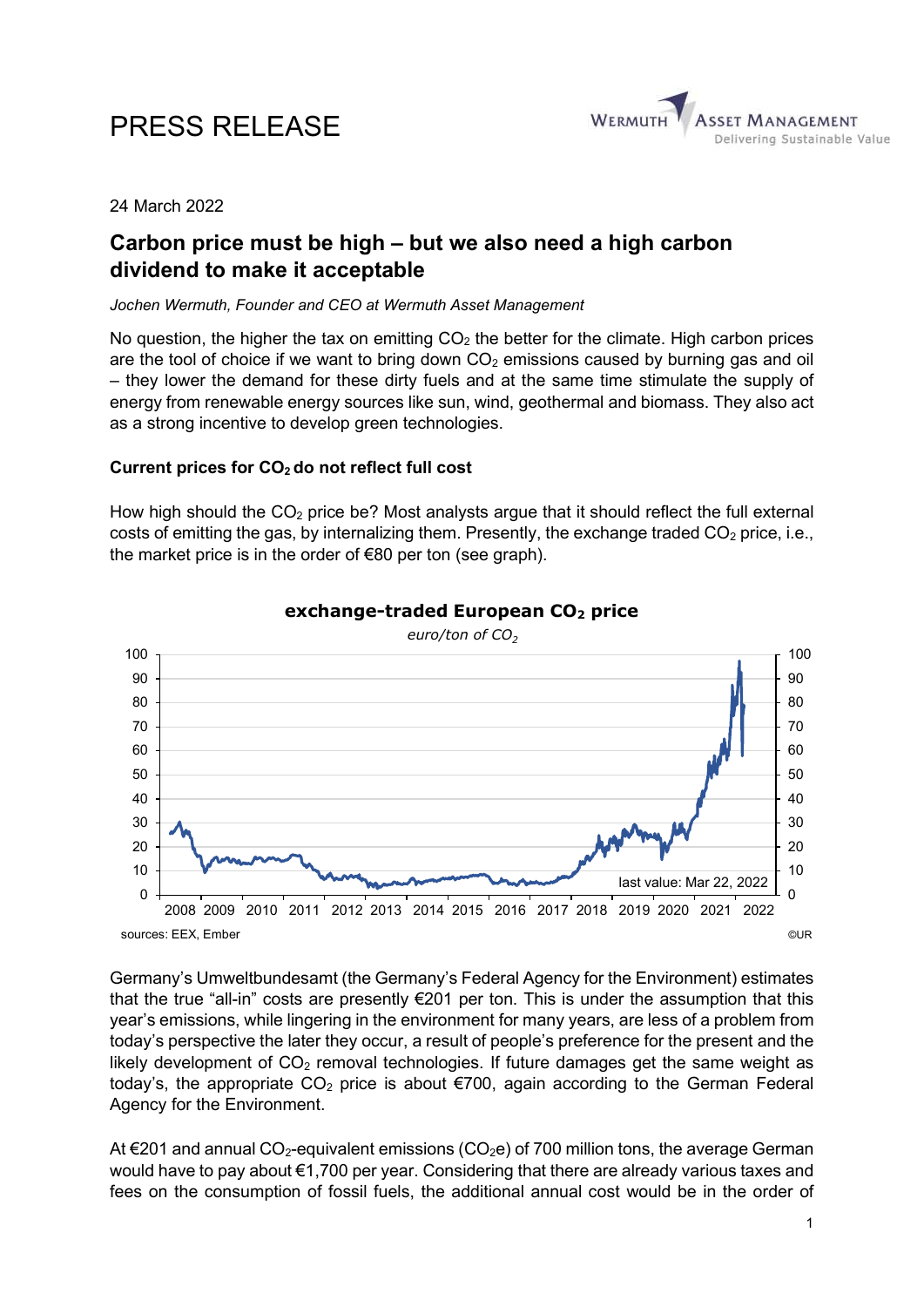perhaps  $\epsilon$ 800 a year per person. At a CO<sub>2</sub> price of  $\epsilon$ 700 a ton, the additional annual per capita  $CO<sub>2</sub>$  tax would be much higher:  $\epsilon$ 2,800 per year.

## Germany needs to reach net zero by September 2023

In my view, the central question is somewhat different: What is the  $CO<sub>2</sub>$  price that gets us on the politically agreed  $CO<sub>2</sub>$  reduction path? Will it help to bring down emissions toward net zero quickly enough to stay below 1.5° global warming? Looking at the latest International Panel on Climate Change (IPCC) report of 2021, chapter 2, executive summary (https://www.ipcc.ch/sr15/chapter/chapter-2/) the remaining budget of global  $CO<sub>2</sub>e$  emissions is 420 Gigatons in order to stay below 1.5 $^{\circ}$  with a 2/3 probability. If this global budget is distributed per capita, Germany's share of it is (83.6m German population / 7900m global population) 1.06%, or 4.46 GigaTons of  $CO<sub>2</sub>e$ . At the average level of emissions of the past four years of about 785m tons of CO<sub>2</sub>e per annum, Germany will run out of its budgetneeds to be carbon neutral 5.7 years from the point in time from which the remaining budget was calculdated, which was 1.1.2018, i.e. in Q4 2023. Given emission so far through 31.12.2021, Germany needs to reach net zero by 5 September 2023 to stick to its Paris COP commitment to stay below 1.5° global warming with a 2/3 probability.

| German CO2e Emission p.a. in million tons |                   |
|-------------------------------------------|-------------------|
| 2018                                      | 850.5             |
| 2019                                      | 799.7             |
| 2020                                      | 728.7             |
| 2021                                      | 761.6             |
| Total                                     | 3140.5            |
| Average                                   | 785.1             |
| German per capita 1.5° budget             | 4460.5            |
| Remainder                                 | 1320.0            |
| avg years left                            | 1.7               |
| German required net zero date             | 05 September 2023 |

Source of annual figures: German Federal Environmental Agency Source of 420Gt global budget to reach 1.5° with 2/3 chance: IPCC 2021 Source of population of 83.7m Germany and 7900m world end 2021 Wikipedia Germany's pro rata stake = 83.7/7900 x 420GT = 4.4605GT

The previous governments'government's goal of reaching net zero by 2045 is thus completely out of line with reaching the no more than 1.5° Paris goal. If Germany were to take its commitments to the Paris agreement seriously it would need to off-set any net emissions from 1.1.2024 onwards until Germany can reach net zero emissions, say in 2035, by capturing or reducing  $CO<sub>2</sub>$  elsewhere at significant cost. A  $CO<sub>2</sub>e$  tax price at full costs of externalities cost is in line with "polluter pays" (Verursacherprinzip) of the EU's Lisbon treaty and will lead to an "efficient" allocation of resources, let us call that the "efficient" CO<sub>2</sub>e price. On the other hand, one can ask, what is the price or tax needed to achieve the Paris goals, which one could refer to as the "effective" CO<sub>2</sub>e price or tax. In this "effective" rather than "efficient" view, the cost of externalities enters the picture via the specification of the reduction formula but does not determine the  $CO<sub>2</sub>$  price directly.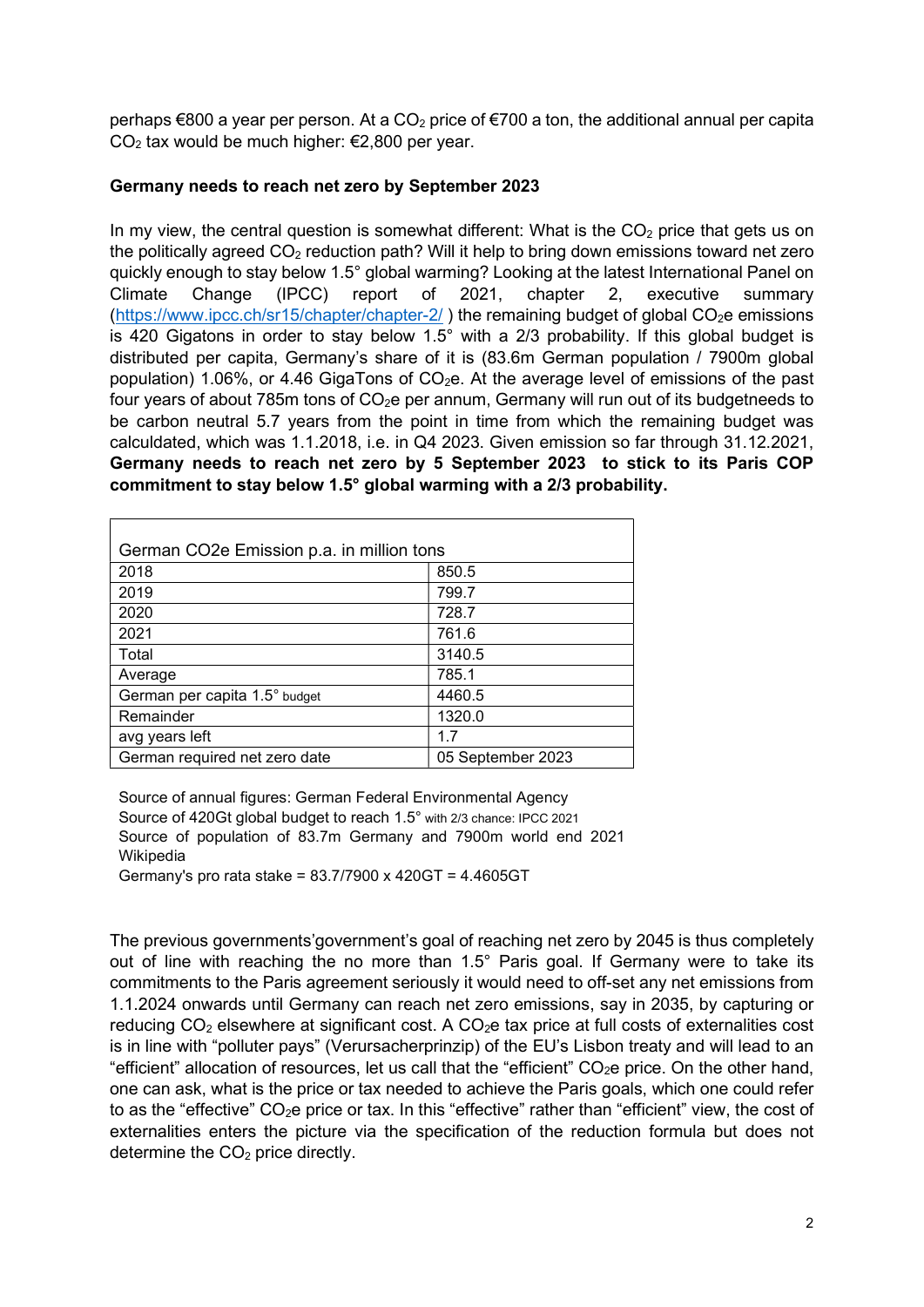In any case, both the efficient and the effective  $CO<sub>2</sub>$  price will be much higher than it is today and will therefore never find a political majority – unless accompanied with efficient compensation. Commuters and truckers are a very vocal constituency. Remember the French Gilets Verts? But don't give up hope.

First, the  $CO<sub>2</sub>$  price could be raised only gradually – as long as it is clear that it will be irreversible high in the future such that companies and households can make the right longterm investment decisions today - so the pain does not come all at once, while the reduction targets remain in place. This is also important for business planning. It must be clear that the Paris targets may well require a  $CO<sub>2</sub>$  price of  $\epsilon$ 700 sometime in the future, or more (a study by the University of Chicago sees the externalities of a ton of  $CO<sub>2</sub>e$  emitted today at \$50,000 a ton, far more than the €700 the German Federal Agency for the Environment estimates so far. Such a strategy of communicating a firm path to full cost of externalities would do wonders for the environment and make the green transformation of the economy a predictable process.

Second, introduce a carbon dividend of  $\epsilon$  100 per citizen per month based on the central idea that the government's  $CO<sub>2</sub>$  revenues will be fully (100%) redistributed to citizens on a percapita basis, including children, people in care institutions and prisons, the homeless, millionaires and beggars, homeowners and renters, and people with and without cars. Revenues should not disappear in the state's general budget. This makes the  $CO<sub>2</sub>e$  charge and redistribution effort a tool to correct a market failure where some people are consuming a common good free of charge to a greater degree than others and are making profits at the expense of future generations.

To continue these back-of-the-envelope calculations, at a  $CO<sub>2</sub>$  price of  $\epsilon$ 200 per ton and total emissions in 2030 down 65% from now, as planned (see second graph), to 440m tons a year, annual government income from that source would be about €90bn – which, if returned fully, translates into a monthly transfer payment of €110 per citizen (ie, the carbon dividend).



greenhouse gas emissions in Germany and the government's climate targets<sup>\*)</sup>

\*) the percentage numbers stand for GHG reductions compared to 1990 emission levels, according to the federal law of August 18, 2021

sources: Umweltbundesamt; own calculations ©UR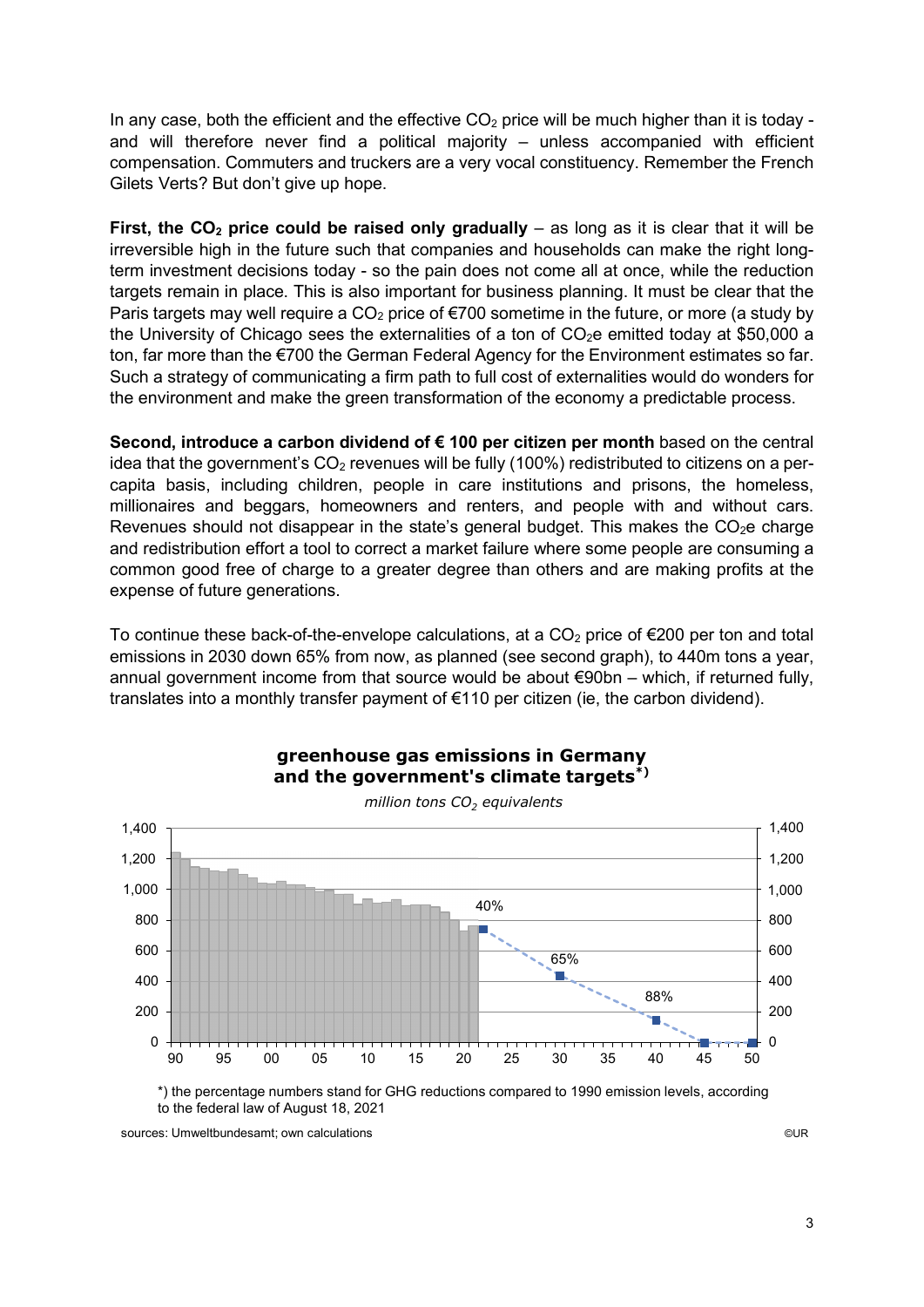The single father with one child would receive €220, a family of four €440, a student on her bicycle  $\epsilon$ 110 per month, no matter what their other sources of income. The CO<sub>2</sub> tax is a socalled regressive tax – which is a tax that hurts the poor a lot more than the rich, relative to income. The carbon dividend would reverse this. Not only that, but it can also have a positive redistributive effect, depending on the details of the scheme. On balance, polluters would pay more than today for the burning of oil and gas, frugal households would gain. It looks like a fair and sellable deal.

How should the money be paid out? At least four channels come to mind: via the state's tax and revenue offices, via the health insurance system, via the Bundesbank (where each resident has to open an account – which is also useful for future monetary policy purposes, such as helicopter money) or via an online mobile-based solution as is being done in Swiss Canton at the moment. Canada uses bank cheques, Sweden redistributes its Carbontax revenue via the social services.

The money should arrive at the beginning of each month, before people start spending on their higher heating, electricity, chemicals and gasoline etc. bills. The system is very easy to administer. One does not have to measure what  $CO<sub>2</sub>e$  emissions by any one citizen has, but the CO2e charge at the level of oil, gas, coal or petroleum product imports or production simply feeds through to higher prices. Everyone thus simply gets paid the same amount of money and everyone then simply choses to buy goods which will be somewhat more expensive due to the  $CO<sub>2</sub>e$  charge taken at the border upon import or at the point of production of oil, gas, coal or petrochemicals, which then feeds through to the wholesale and retail prices. All this helps to increase the acceptance of those high  $CO<sub>2</sub>$  taxes or possibly more acceptably called "charges" or "Lenkungsabgabe" (guidance levy or steering fee) as it is referred to in Switzerland.

For German companies to stay competitive, one also needs to put in place a "border adjustment mechanism" whereby imports of goods from abroad get charges at the same rate based on their CO<sub>2</sub>e content.

Given the common EU border, it may be that the  $CO<sub>2</sub>e$ -charge and dividend should be implemented EU wide. The redistribution effects described for Germany would then also work across the EU.

## EU-wide Carbon-charge would reduce dependency on fossil supply – also from Russia

Such an EU-wide Carbon-charge, Carbon-dividend and border adjustment mechanism would also be the only sensible response to the challenge of trying to become less dependent on oil, gas and coal from Russia. Current initiatives by the German government to subsidize commuters and therefore subsidize energy consumption have the effect of increasing demand for energy and thus the prices for energy and as a result also the income of Russian exporters.

A carbon-charge and dividend, however, would both reduce the demand for fossil fuels and provide the income to support people suffering from higher energy prices.

It is also preferable to an "embargo" of Russian oil and gas, as this would amount to the equivalent of an infinitely high tax level on Russian oil and gas. Such an embargo is unlikely to be complete, with Russia instead selling its carbohydrates to Asia. The effect of such an embargo, as the effect of energy subsidies, would thus be to drive up energy prices and the income of Russia even further. We thus need to turn to a more sensible solution.